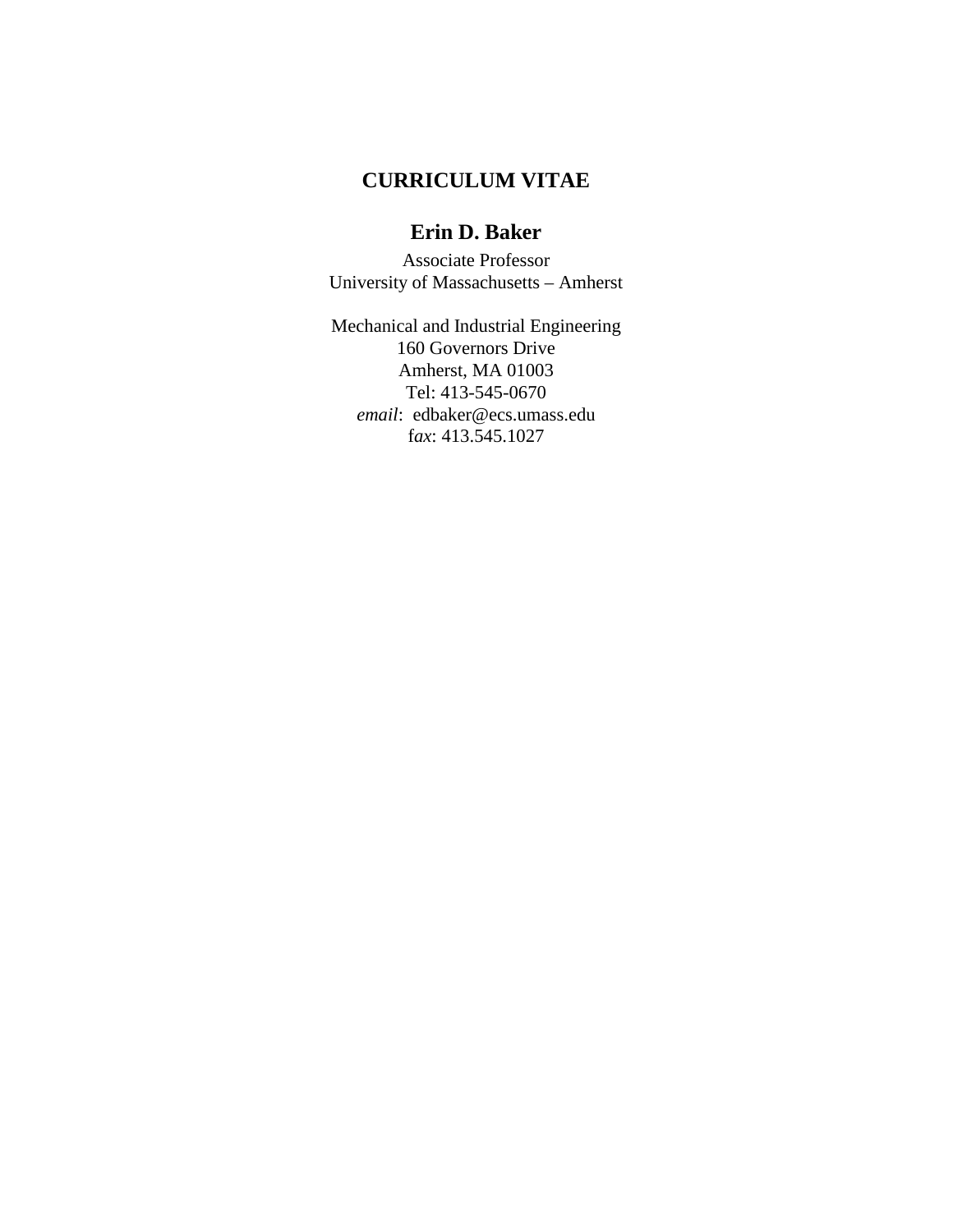## **I. PERSONAL**

#### **A. Education**

- Stanford University, Ph.D. in Engineering Economic Systems & Operations Research, August 2002
- Stanford University, M.S. in Engineering Economic Systems & Operations Research, June 1998
- University of California, Berkeley, B.A. in Applied Mathematics, June 1986

#### **B. Academic and Professional Positions**

- Associate Professor, Mechanical and Industrial Engineering, University of Massachusetts – Amherst, 2008 – Present
- Visiting Associate Professor, Precourt Institute for Energy Efficiency, Stanford University, 2009- 2010
- Assistant Professor, Mechanical and Industrial Engineering, University of Massachusetts – Amherst, 2002 – 2008
- Research Assistant, The Energy Modeling Forum, Stanford University, 1999 2002
- Research Assistant, The Center for International Security and Cooperation, 1998
- Summer Faculty Fellow, NASA Jet Propulsion Lab, 2005
- Consultant, Stanford Global Climate and Energy Program, 2003
- Peace Corps Volunteer, Mathematics Teacher, Kanton Secondary School, Tumu, Ghana, 1992 – 1994
- Mathematics Teacher, Los Cerros Middle School, Danville, CA, 1991 1992
- Actuarial Consultant, Coopers & Lybrand, San Francisco, CA, 1987 1991

## **C. Honors and Awards**

- The 2009 Campbell Watkins Energy Journal Best Paper Award
- NSF CAREER Award, 2008
- **IEOR** Professor of the Year 2008
- IEOR Advisor of the Year, 2005, 2006, 2009.
- Decision Analysis Student Paper Award, 2nd Place, 2003
- Food Research Institute Fellowship, Stanford, CA, 1995 -- 1998
- Second Year Honors awarded to the most outstanding second-year mathematics student at U.C. Berkeley, 1984.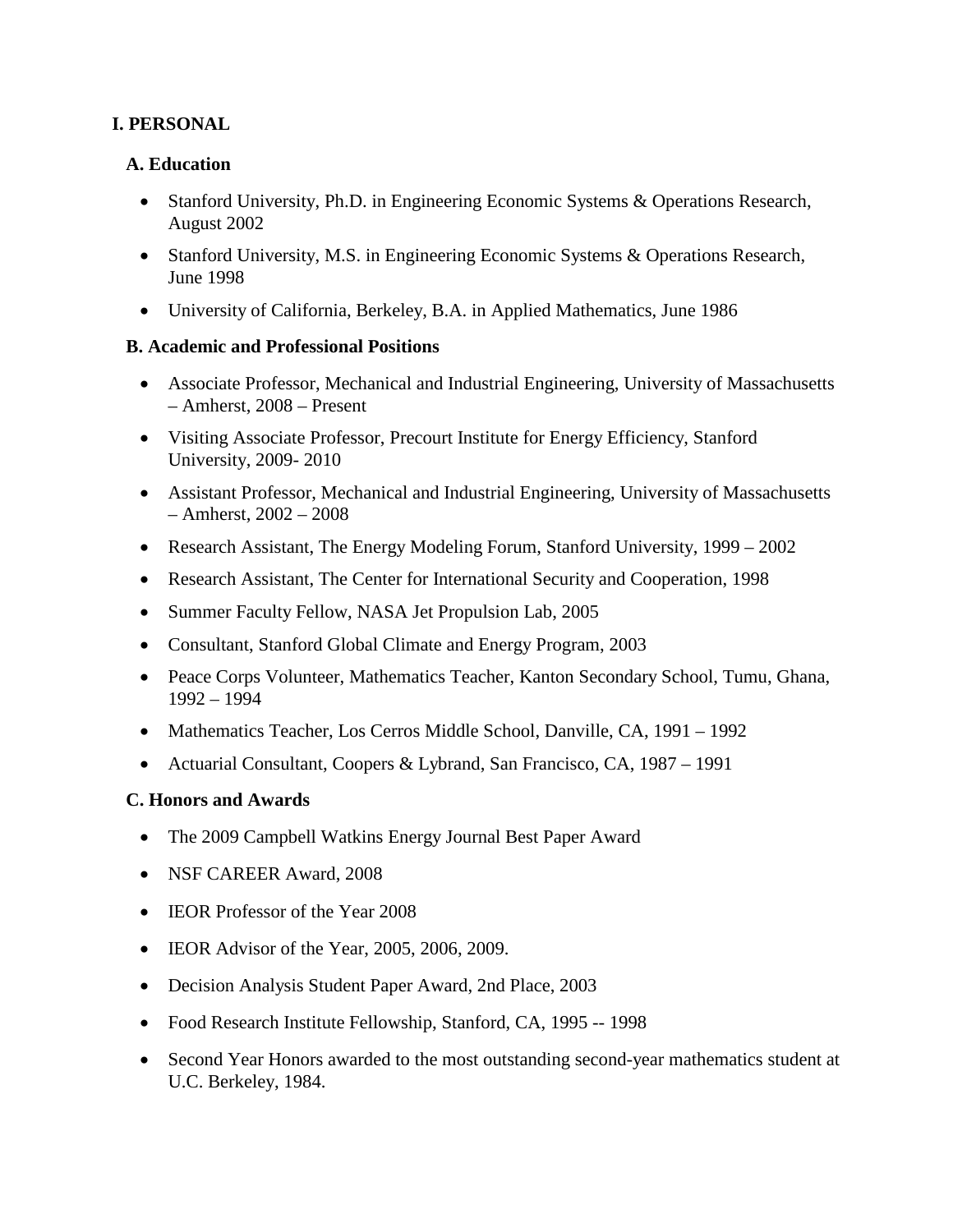# **D. Membership in Academic, Professional, and Scholarly Societies**

- Institute of Operations Research and Management Sciences (INFORMS)
- Association of Environmental and Resource Economists (AERE)
- International Association for Energy Economics (IAEE)
- Northeastern Agricultural and Resource Economics Association (NAREA)
- The Decision Analysis Society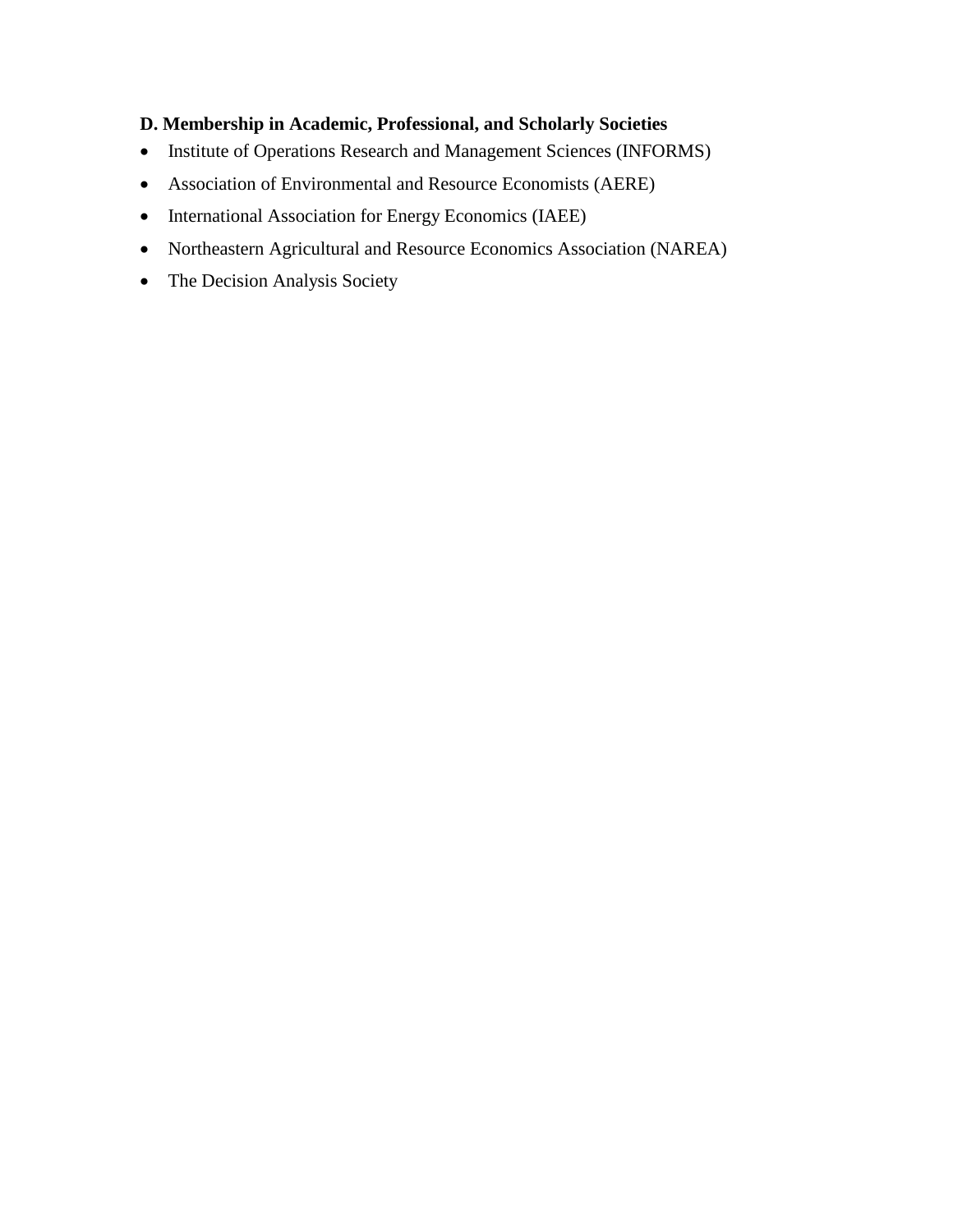## **II. TEACHING**

#### **A. Courses Taught**

- MIE 113 Introduction to Mechanical and Industrial Engineering (2010,2011)
- MIE 273 and CEE 260 Probability and Statistics (2008,2009)
- MIE 353 Engineering Economy (2004, 2005, 2006)
- MIE 379 Deterministic Operations Research (2002, 2003, 2004, 2005, 2006, 2007, 2008)
- MIE 492 Senior Seminar (2006, 2010, 2011)
- MIE 497 Senior Capstone Design (2009, 2011, 2012)
- MIE 686 Multi-Criteria Decision Making (2007,2008)
- MIE 754 Economic Decision Making (2002, 2003, 2004, 2005, 2011, 2012)
- MIE 794 Graduate Seminar (2004, 2005)
- MIE 754X PEEAS: Economic Decision Making (2002, 2003, 2004, 2005)

#### **B. Statement of contribution to curriculum development**

*MIE 113 Introduction to Mechanical and Industrial Engineering*

I revised this class to make it theme-based, with a theme of Energy and the Environment. I put together all new lectures, developed a project and a set of weekly assignments.

## *MIE 754: Economic Decision Making*

• This class was completely re-tooled to provide the graduate students with the skills and knowledge they need to apply economic analysis to research topics in IEOR as well as in ME. The class provides a solid grounding in economic analysis from an optimization point of view. It is a very demanding and rigorous class. We cover topics such as the theory of the firm, the theory of the market, monopoly, game theory, oligopoly, decision making under uncertainty, options theory, and asymmetric information, as well as the traditional topic of the time value of money. The students work in teams to apply what they learn in a term project.

## *MIE 686: Multi-Criteria Decision Making*

• This class was revised to focus on applying Decision Analysis methods to decisions with multiple criteria. Topics covered include structuring decision problems; probability concepts; decision trees and value of information; utility theory; non-inferior sets and stochastic dominance; and multi-attribute value and utility functions. The central focus of the class was on applying the concepts to a real decision problem. This class was attended by a wide variety of students, both graduates and undergraduates, from IE, ME, SOM, and ECE.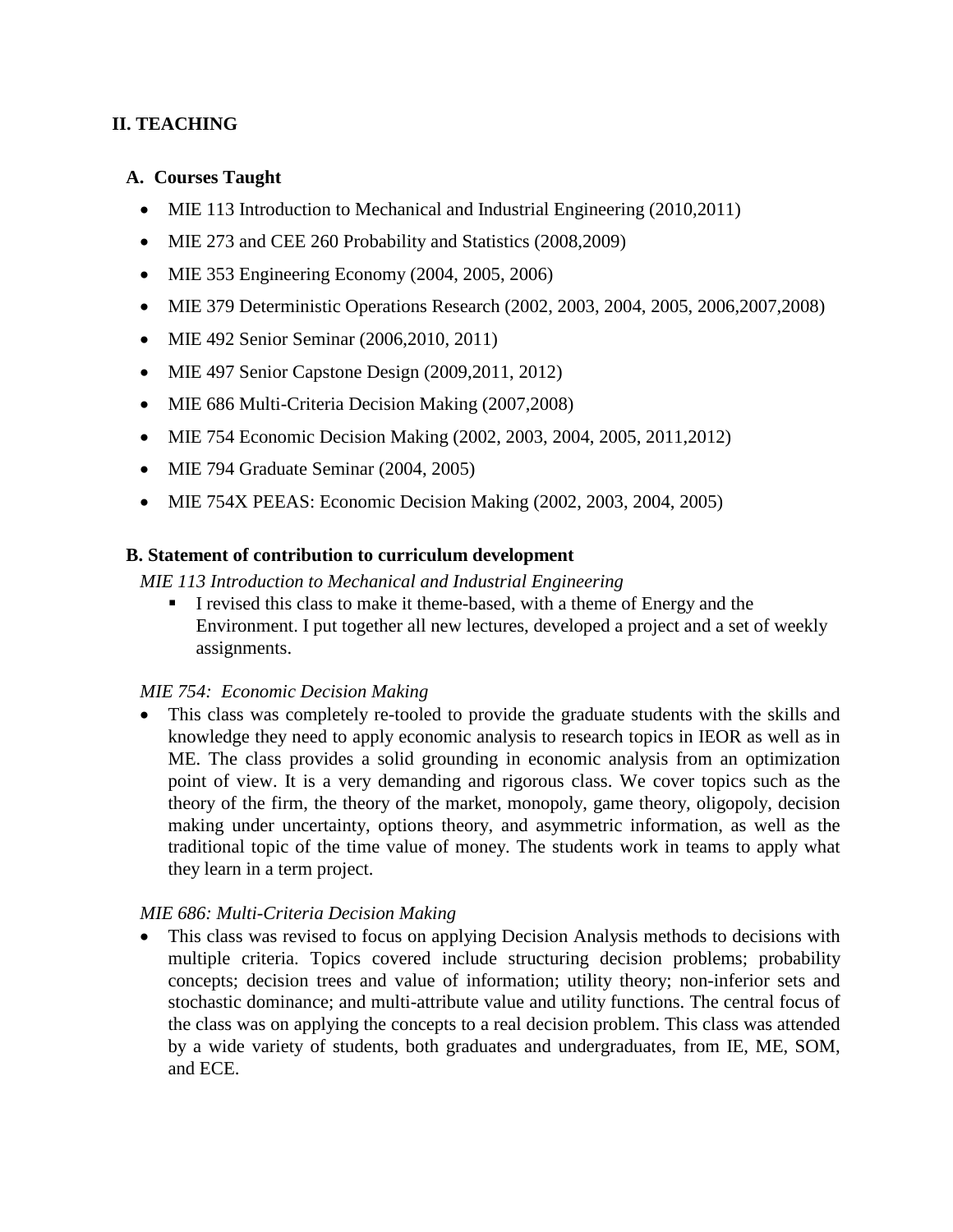## **C. Graduate Students**

## *Ph.D. Dissertations*

- Ekundayo Shittu Ph.D. IEOR (2004 –2008) "Environmental Policy and Investment Decisions under Uncertainty." Recipient of Isenberg Award in 2005, a 1-year fellowship awarded to students who demonstrate academic merit and a commitment to the integration of science, engineering and management. Current Position: Asst. Prof. Tulane.
- Rose Zdybel Ph.D. IEOR (2008 expected 2012) "Using econometric methods to design a decision support tool"
- Robert Barron, M.S./Ph.D. IEOR (2010 expected 2015)
- Olaitan Olaleye M.S./Ph.D. IEOR (2010 expected 2015)

#### *M.S. Thesis*

- Kwame Adu-Bonnah, M.S. IEOR (2003-2005) "Optimal climate technology research and development investment under uncertainty"
- Joseph Kalowekamo M.S. Mechanical Eng. (2005 2007) "Module cost estimation for Organic Solar Cells"
- Ben Ewing M.S. IEOR (2007 2009) "A Decision Support System for Energy Decision Making in the Pioneer Valley"
- Georg Schorpp, M.S. IEOR (2007 2009) "Optimal Energy R&D Portfolio Decision Making Under Climate Change Uncertainty"
- Nathanael Miksis IEOR (2006 2010) "Agent-based modeling for electricity markets."
- Sandhya Ragavan M.S. Mechanical Engineering (2007 2010) "Characteristics of Electricity Storage for Wind Farm Integration to Grid"
- Yiming Peng Ph.D. IEOR (2008 2010) "Technology, Uncertainty, and Climate Change."
- Peter Rasmussen M.S. IEOR (2009 2011) "A cost model for CCS"
- Noubara Adoumbaye M.S. IEOR (2010 expected 2012) "Impact of Grid integration on the value of solar R&D"
- Karamvir Singh M.S. IEOR  $(2010 2012)$  "The expected costs and benefits of stopping wind turbines to avoid bird deaths"
- Yash Sanghai M.S. Mechancial Engineering (2009 expected 2012) "Characteristics of fuel cells for wind farm integration on to the grid"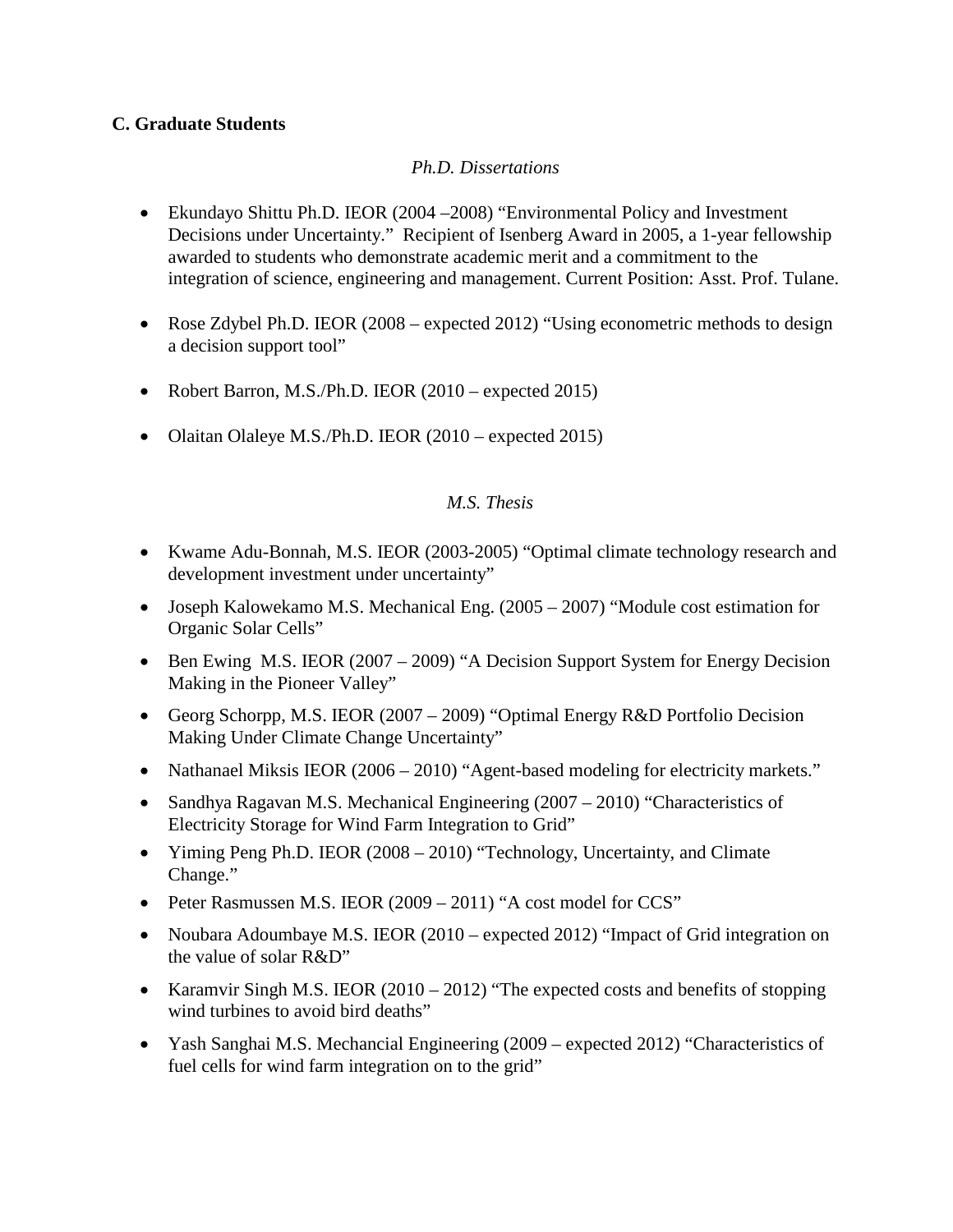## **D. Undergraduate Students**

#### *Independent Studies and Special Projects*

- Hannah Varner, B.S. Brown University, NSF REU, 2011, Combining Expert Elicitations across multiple studies
- Tyler Loggins, B.S., Paid research funded by ICARUS, an EU-funded project, 2011, Expert judgements on the future of carbon capture
- Michael Berthaume, B.S. Independent Study, 2008, Optimal Investment in Solar R&D
- Tim Olsen, B.S. Independent Study, 2007, Energy Consumption at The Hitchcock Center
- Ashley Lewis, B.S. Commonwealth College Honors Thesis, (2007 2008), Optimal Investment in Solar R&D as a Response to Climate Change
- Jessica Wilbarger, B.S. REU "Interactive Energy Projections: A Tool for Sustainable Decision Making in the Pioneer Valley" (2007)
- Marc Santos, B.S., REU "Electricity Market Simulations" (2006)
- Julia Sullivan and Cristina Rivera, B.S. Capstone project "An Optimal Driving Strategy for the Supermileage Vehicle" (2003)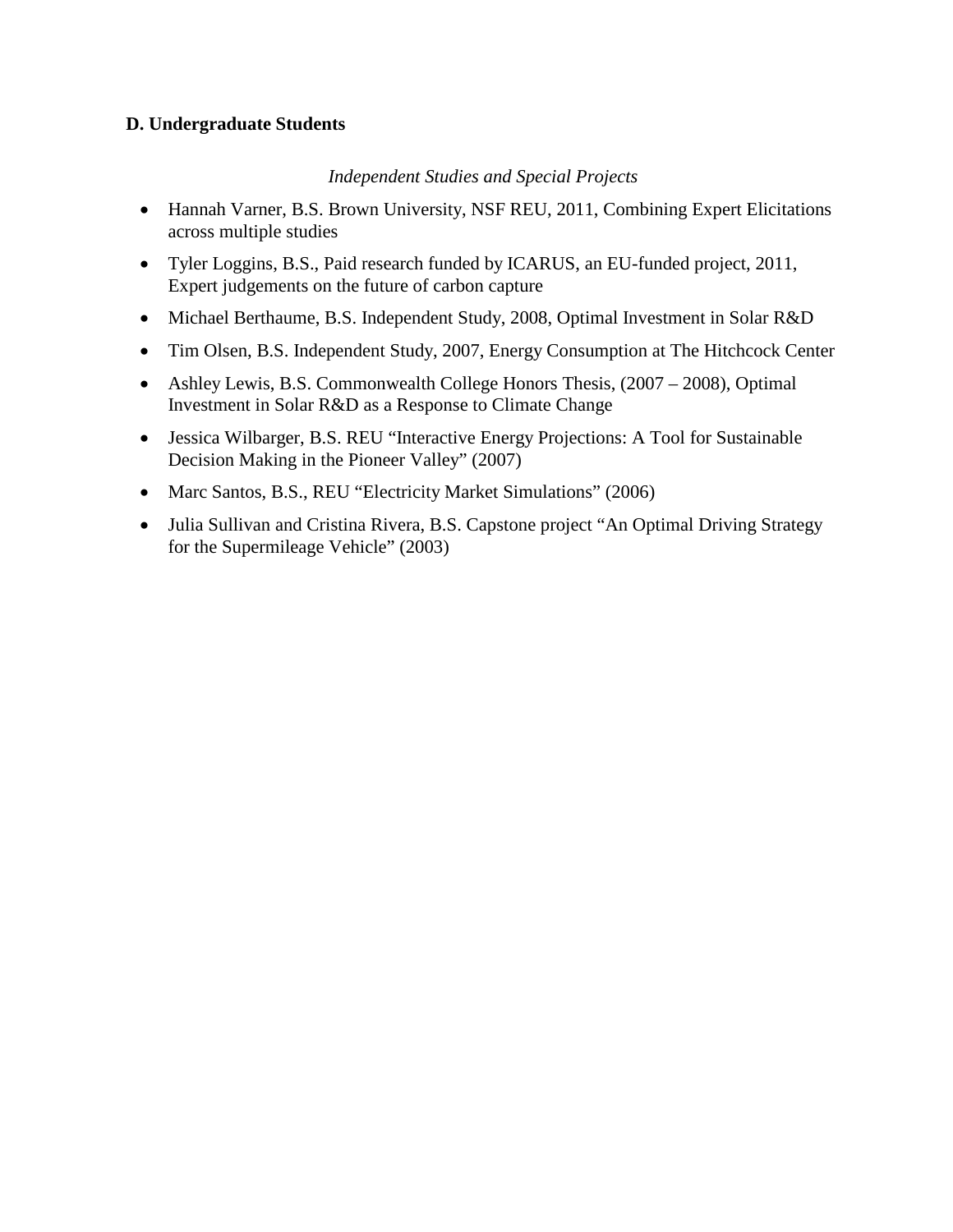#### **III. RESEARCH**

#### **A. Grants and Contracts**

*Principal Investigator*

*Funded*

- IGERT: Wind Energy Engineering, Environmental Impacts, and Policy, **NSF**, \$3,200,000, 08/15/2011 – 08/15-2016
- REU Supplement for CAREER: Technology R&D, Climate Change, and Uncertainty, **NSF**, \$6000, 05/15/2011 – 8/15/2011
- Choosing a Portfolio of Technology Policies in an Uncertain World, **NSF** SciSIP, \$383,000 (Umass), 07/01/2010 – 6/30/2013
- Subcontractor on ICARUS: Innovation for Climate Change Mitigation: a Study of energy R&D, its Uncertain Effectiveness and Spillovers, **European Research Council**, \$45,000, 1/1/2010 – 12/31/2012
- CAREER: Technology R&D, Climate Change, and Uncertainty, **NSF**. \$434,000. 09/01/2008 – 09/01/2013
- Decision Support for the Hitchcock Center Sustainable Building Demonstration Project, University of Massachusetts, Amherst Public Service Endowment Grant, \$14,715, 09/01/2007 – 06/01/2008
- Energy, Land-use, and Water: a framework for incorporating scientific information in sustainable planning. With Rick Taupier, Catherine Miller, and Sarah Dorner. U.S. **Environmental Protection Agency**, \$299,265 (about \$128,000 to my lab), 1/15/2007 – 1/15/2010, PI 2008-2010.
- Climate change R&D portfolio decision-making under environmental, economic, and technological uncertainty. PI, with co-PIs Jeffrey Keisler, Mathias Ruth, Detlof von Winterfeldt, and John Weyant. **Department of Energy**, \$347,000 (about \$145,000 to my lab), 3/1/2006 – 3/1/2008, PI
- Agent-based Modeling of Electricity Markets, **ISO-New England** and University of Massachusetts, Amherst \$27,642, 06/06/2005 – 06/01/2006, PI
- CADETS Technology Analysis, **NASA-JPL**, \$25,555, 09/21/2005 3/8/2006, PI
- Climate change policy in the face of uncertainty, Faculty Research Grant, University of Massachusetts, Amherst, \$10,000, 01/01/2003 – 01/01/2004, PI.

*Co- Investigator*

*Funded*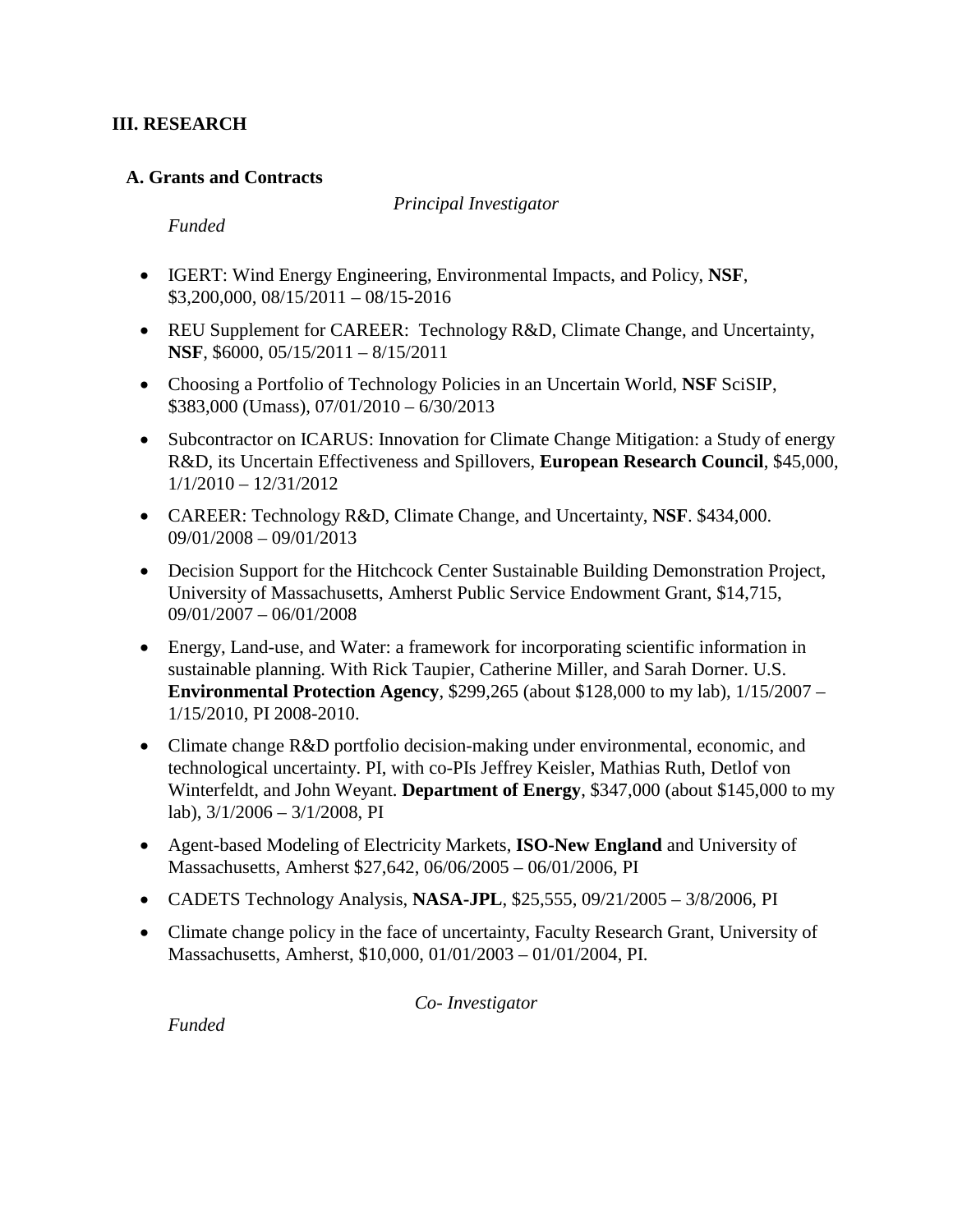• Collaborative Development of Climate Information for the Connecticut River Basin using Shared Vision Forecasting, co-PI (with Brown, Palmer, Marquard), **NOAA**, \$299,833, 09/01/2010 – 9/01/2012

## B. **Research Infrastructure**

- Co-Organizer (with Leon Clarke): R&D Portfolio Analysis Tools and Methodologies, **Department of Energy**, Washington D.C. Dec. 2, 2010
- Co-Organizer (with Valentina Bosetti): First Meeting of Technology Elicitations and Modeling (TEaM) Project, September, 1-2, 2011**, ICCG**, Island of San Giorgio Maggiore, Venice, Italy
- Co-Organizer (with Valentina Bosetti and Laura Diaz Anadon): Second Meeting of TEaM,Project, April, 5-6, 2012, **EMF**, Harvard University, Boston, MA

# **IV. PUBLICATIONS**

## **A. Submitted Papers**

- 1. Jenni, K., Baker, E., and Nemet, G, *Expert Elicitations of Energy Penalties for Carbon Capture Technologies,* under review at **International Journal of GHG Control**
- 2. Baker, E. and Olaleye, O., *Combining Experts: Decomposition and Aggregation Order,* under review at **Risk Analysis**
- *3.* Solak, S. and Baker, E., *Convexity Analysis of the Dynamic Integrated Model of Climate and the Economy (DICE),* under review at **Energy Economics**
- 4. Baker, E. and Solak, S., *Optimal Climate Change Policy: R&D Investments and Abatement under uncertainty,* revision under review at **Production, and Operations Management**.
- 5. Zdybel, R. and Baker, E. *Generation of a Correlated Probability Distribution for End-User Energy Prices*, under review at The **Energy Journal**
- *6.* Sundararagavan, S. and Baker, E., *Evaluating Energy Storage Technologies for Wind Power Integration,* revision under review at **Solar Energy**

## **B. Refereed Journal Publications**

- 1. Baker E., *Option Value and the Diffusion of Fuel Efficient Vehicles,* **The Energy Journal** , Vol. 33, No. 4, p 49-59 (2012)
- 2. Baker, E. and Solak, S., *Climate Change and Optimal Energy Technology R&D Policy*, **European Journal of Operations Research,** 213: 442 – 454 (2011)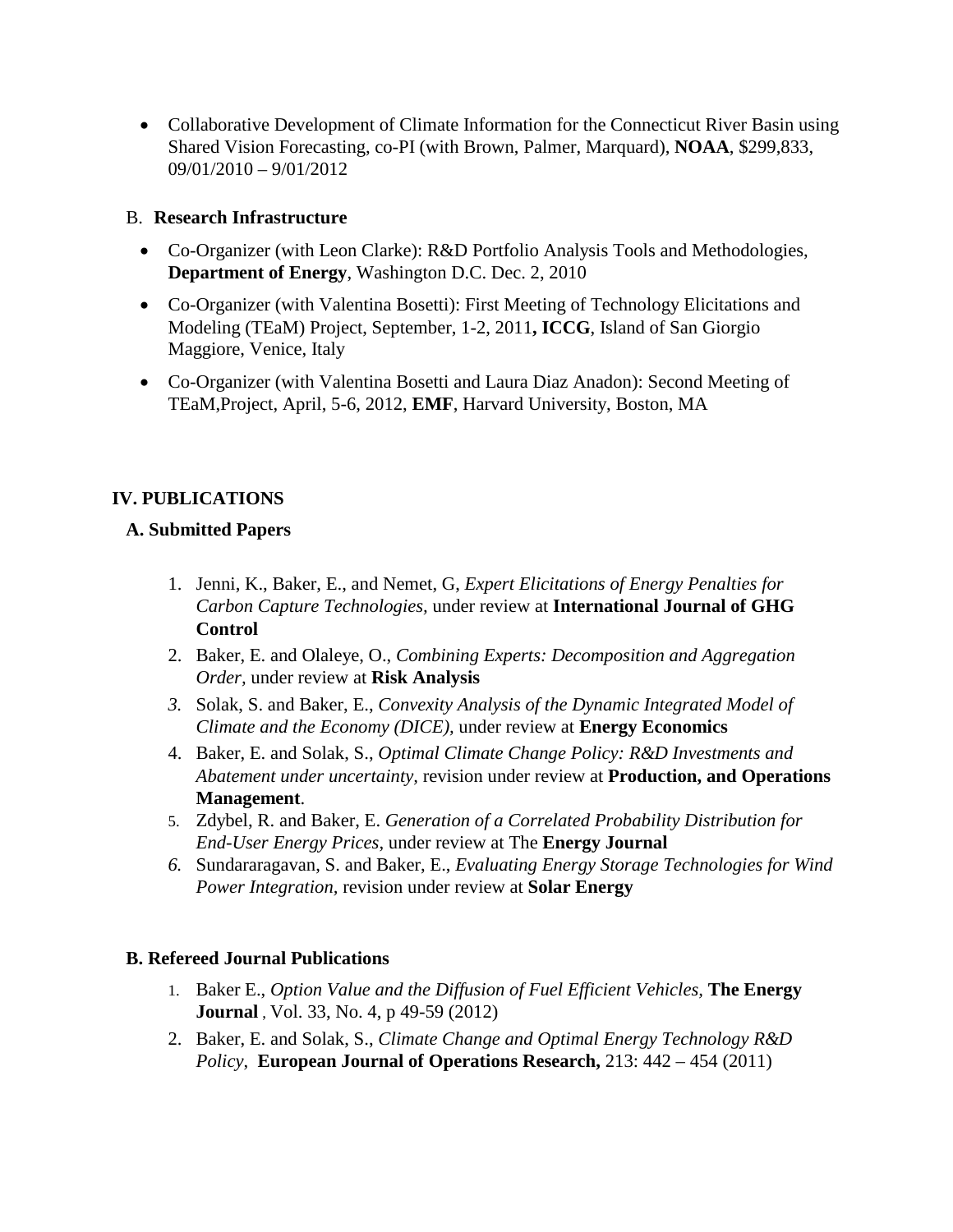- 3. Shrimali, G. and Baker, E. *Optimal Feed in Tariff Schedule*, **IEEE Transactions on Engineering Management,** Vol. 59, No. 2, p 310 – 322 (2012)
- 4. Baker, E. and Peng, Y., *The value of better information on technology R&D programs in response to climate change*, **Environmental Modeling & Assessment** 17 (1): 107- 121 (2012)
- 5. Baker, E. and Keisler, J. *Cellulosic Biofuels: Expert Views on Prospects for Advancement*, **Energy** 36(1) Pages 595-605 (2011)
- 6. Baker, E., Chon H. and Keisler, J. *Battery Technology for Electric and Hybrid vehicles: Expert views about prospects for advancement,* **Technological Forecasting and Social Change,** 77: 1139-1146 (2010)
- 7. Shittu, E., and Baker, E. *Optimal Energy R&D Portfolio Investments in Response to a Carbon Tax*. **IEEE Transactions on Engineering Management** 57(4) 547 – 559 (2010)
- 8. Shittu, E., and Baker, E. *A Control Model of Policy Uncertainty and Energy R&D Investments,* **International Journal of Global Energy Issues** 34(2) 307-327 (2009).
- 9. Baker, E., Chon, H. and Keisler, J. *Carbon Capture and Storage: Combining Expert Elicitations to Inform Climate Policy*. **Climatic Change** 96 (3) Page 379 (2009)
- 10. Baker, E., *Optimal Policy under Uncertainty and Learning in Climate Change: A Stochastic Dominance Approach*, **Journal of Public Economic Theory** 11 (5): 721 - 747, (2009)
- 11. Ewing, B., and Baker, E. *Development of a Green Building Decision Support Tool: A Collaborative Process*. **Decision Analysis** 6 (3): 172 – (2009)
- 12. Kalowekamo, J. and Baker, E. *Estimating the Cost of Manufacturing for Purely Organic Solar Cells*. **Solar Energy** 83 (8), p.1224-1231, (Aug 2009)
- 13. Nemet G., and Baker, E. *Demand subsidies versus R&D: Comparing the uncertain impacts of policy on a pre-commercial low-carbon energy technology*. **The Energy Journal** 30(4): 49 - 80 (2009) (Winner of the 2009 Campbell Watkins Energy Journal Best Paper Award)
- 14. Baker, E., Chon, H. and Keisler, J. *Advanced Solar R&D: Applying Expert Elicitations to Inform Climate Policy*. **Energy Economics** 31:S37-S49 (2009)
- 15. Baker, E., Clarke, L., and Shittu, E., *Technical Change and the Marginal Cost of Abatement*, **Energy Economics** 30 (2008)
- 16. Baker, E. and Shittu, E. *Uncertainty and Endogenous Technical Change in Climate Policy Models*, **Energy Economics** *30* (2008).
- 17. Baker E. and Adu-Bonnah, K., *Investment in Risky R&D Programs in the face of Climate Uncertainty.* **Energy Economics**, 30:465-486 (2008).
- 18. Baker, E., *Increasing Risk and Increasing Informativeness: Equivalence Theorems*. **Operations Research,** 54:26-36 (2006)
- 19. Baker, E., Clarke, L., and Weyant, J., *Optimal Technology R&D in the Face of Climate Uncertainty.* **Climatic Change** 75:157 – 180 (2006)
- 20. Baker E. and E. Shittu, *Profit Maximizing R&D Investment in Response to a Random Carbon Tax,* **Resource and Energy Economics***,* 28:105- 192 (2006)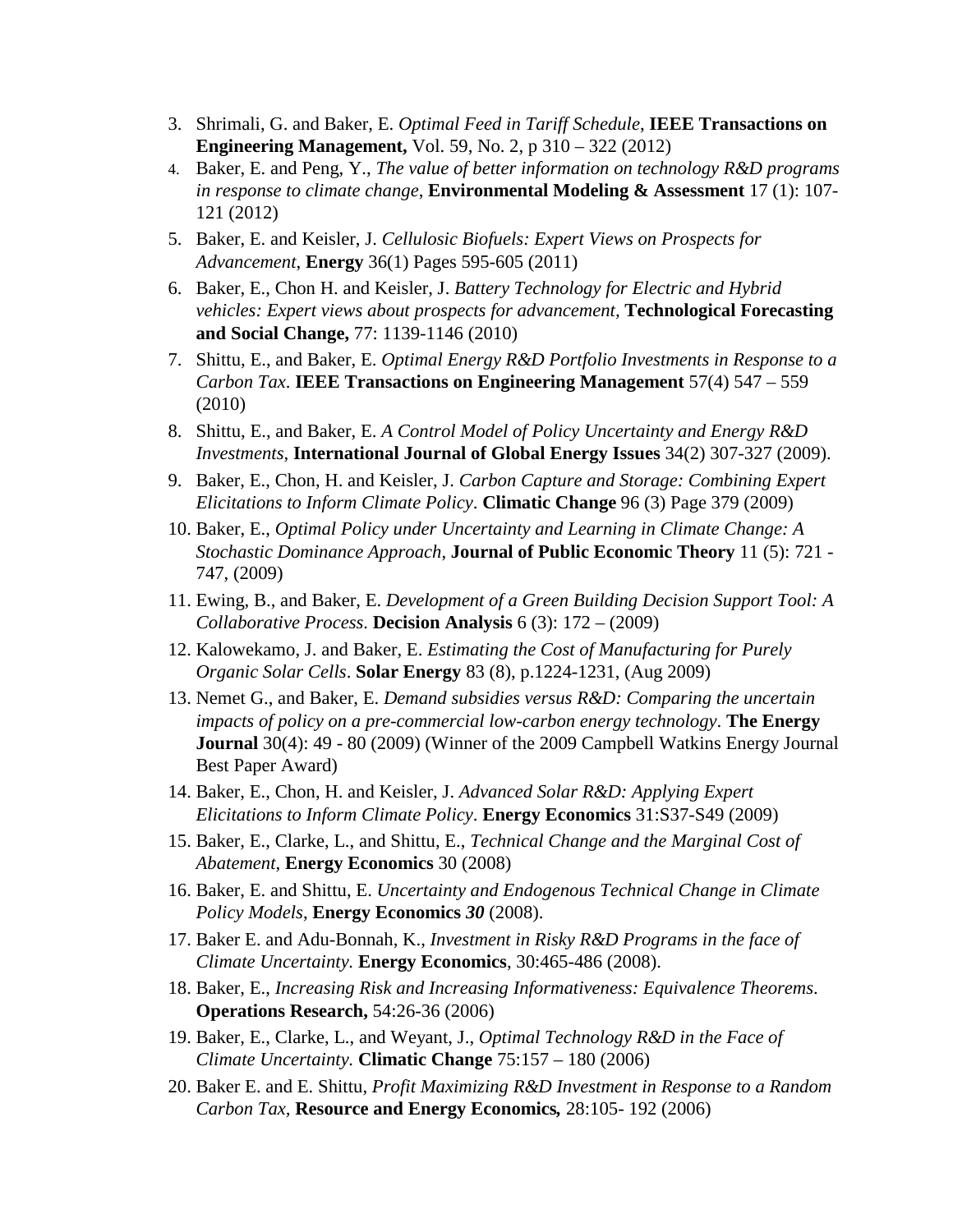21. Baker, E., *Uncertainty and Learning in a Strategic Environment: Global Climate Change.* **Resource and Energy Economics**, 27:19-40 (2005)

## **C. Refereed Conference Publications**

- 1. Baker, E. Easter, R., Gray A., and Morse, E., *Architecting Space Exploration Campaigns: A Decision-Analytic Approach* IEEE Aerospace Conference 2006, Big Sky, Montana
- 2. Baker, E*., Institutional Barriers to Technology Diffusion in Rural Africa,* American Agricultural Economics Association General Meeting, Rhode Island, July 27, 2005

## **D. Book Chapters and Other Papers**

- 1. Baker E., Barron R., Technical change and the marginal cost of abatement, **Encyclopedia of Environmental Economics**, Ed:Jason Shogren , forthcoming.
- 2. Baker, E., Nemet, G., and Rasmussen, P., Modeling the Costs of Carbon Capture, **Handbook of Power Systems: CO2,** Ed: : S. Rebennack, P. M. Pardalos, M. V. F. Pereira, N. A. Iliadis and Q. P. Zheng; Forthcoming (Refereed)
- 3. Kalowekamo, J. and Baker, E. *Potential of Purely Organic Solar Cells to reduce cost of photovoltaics*, **Modern Energy Review** 2 (1): 78-81 (2010)

# **E. Working Papers**

- 1. Baker, Erin, Chon, Haewon and Keisler, Jeffrey M., Advanced Nuclear Power: Combining Economic Analysis with Expert Elicitations to Inform Climate Policy (August 08, 2008). Available at SSRN: http://ssrn.com/abstract=1407048 or <http://dx.doi.org/10.2139/ssrn.1407048>
- 2. Baker, E., Clarke L., Keisler, J., and Shittu, E. *Uncertainty, Technical Change, and Policy Models*, Technical Report 1028, College of Management, University of Massachusetts, Boston.
- 3. Chon, H., Baker, E. and Keisler, J. *Advanced Nuclear Power: Converting Expert Elicitations into*  Economic Parameters to Inform Climate Policy, Available at SSRN: [http://ssrn.com/abstract=1289823;](http://ssrn.com/abstract=1289823) (2008).

# **E. Invited Workshop Presentations**

- 1. *Climate Change and Optimal R&D Technology Policy,* Workshop: R&D Portfolio Analysis Tools and Methodologies, Department of Energy, Washington D.C. Dec. 2, 2010
- 2. *Optimal Climate Change Policy: R&D Investments and Abatement under Uncertainty*, The OR in the Public Interest Workshop, Stanford University, June 16, 2010
- *3. Implementing Uncertainty and Learning in Climate Change Policy Analysis,* Workshop on Uncertainty and Learning in Environmental Management, Santa Barbara,CA, November 15, 2009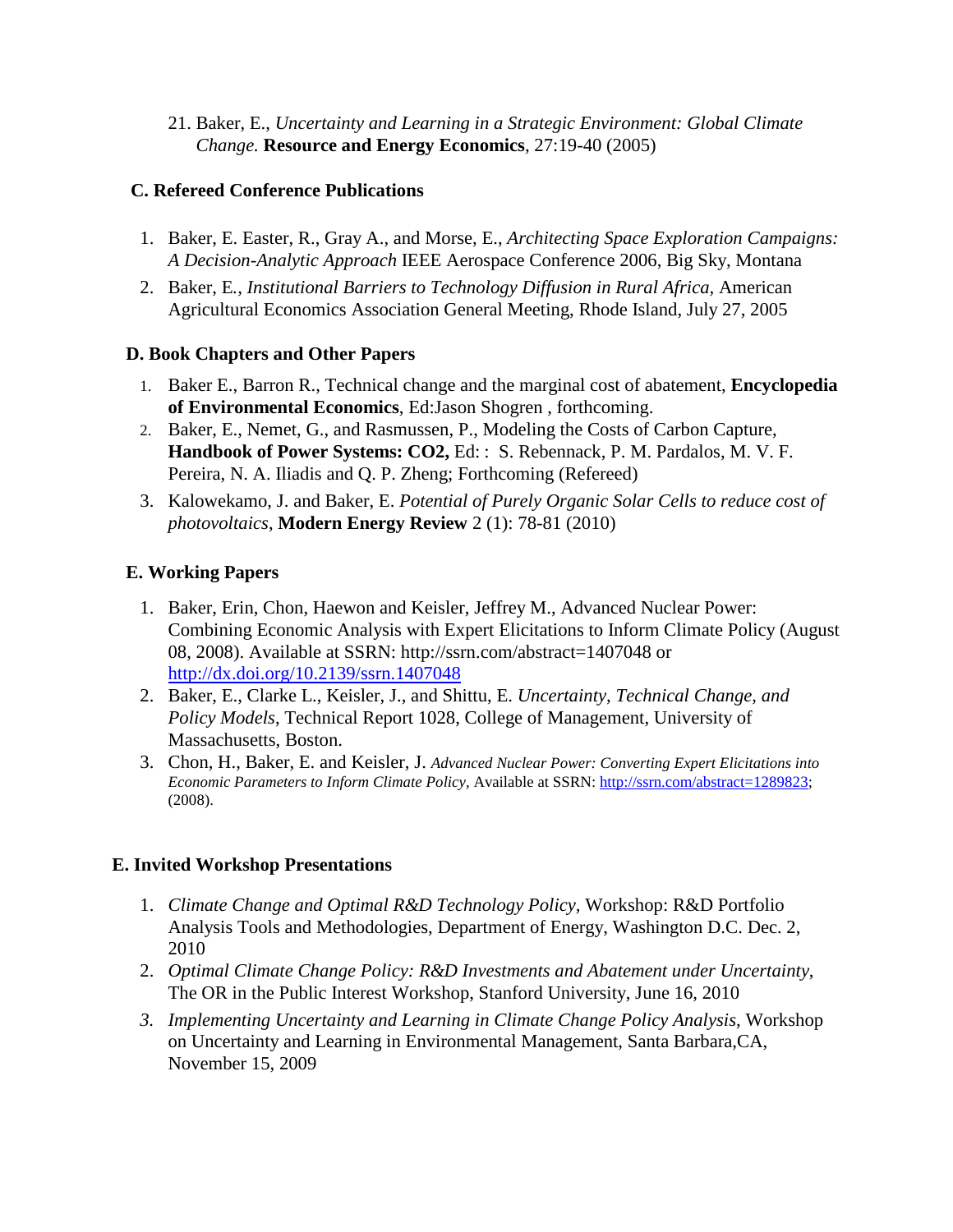- 4. *Climate Change Technology R&D Portfolio under Uncertainty*, The Research Workshop: Climate policy and Long Term Decisions - Investment and R&D, Milan, Italy, June 16, 2009
- *5. Technology, R&D, and Climate Change*, EMF 22 Uncertainty Subgroup Meeting, Wesleyan, CN, October 29, 2008
- *6. Decision Making Under Uncertainty: Modeling Innovation* (Poster), Uncertainty Workshop, University of Chicago, Illinois, July 21, 2008
- *7. Climate Change, Uncertainty, and Technological Change,* Conference on the Economics of Climate Change and Sustainable Development, Sardinia, Italy, Sept. 27, 2007
- *8. Uncertainties in Science-Driven Energy Innovations,* Climate Change Impacts and Integrated Assessment Workshop XIII, Snowmass, Colorado, July 23 to August 3, 2007
- *9. Uncertainty, Climate Change, and Advanced Solar R&D,* Workshop on Technological Change and Uncertainty in Environmental Economics, Center for European Economic Research (ZEW) Mannheim, Nov. 27/28, 2006
- *10. Climate Change, Representation of Technology, and Uncertainty*, Technological Change and the Environment Workshop, Dartmouth College, Hanover, NH, March 26, 2006
- *11. Optimal Climate Policy under Uncertainty,* Conference on Adaptive Research on Global Climate Change, Ohio State, Columbus, OH, October 30, 2003

#### **F. Invited Lectures**

- 1. *Optimal Climate Change Policy: R&D Investments and Abatement under Uncertainty,*  RPI, Troy, NY, February 8, 2012
- 2. *Optimal Climate Change Policy: R&D Investments and Abatement under Uncertainty,*  Naval Postgraduate School, Monterey, CA, July 28, 2011
- 3. *Expert Judgments on Battery Technology,* College of Nanotechnology Science and Engineering, SUNY Albany, Oct. 15, 2010
- 4. *Implementing Uncertainty and Learning in Climate Change Policy Analysis, Agricultural* & Environmental Economics, U.C. Berkeley, February 3, 2010
- 5. *Implementing Uncertainty and Learning in Climate Change Policy Analysis*, Economics Department, University of Arizona, Tucson; January 26, 2010
- 6. *Implementing Uncertainty and Learning in Climate Change Policy Analysis,* Environmental Economics Roundtable, Stanford University, January 21, 2010
- 7. *Optimal Climate Change Energy Technology R&D Portfolios under Uncertainty,* IEOR, U.C. Berkeley, April 26, 2010
- 8. *Climate Change Technology R&D Portfolio Analysis under Uncertainty*, The Kennedy School, Harvard University, Cambridge, MA April 9, 2009
- 9. *Climate Change Technology R&D Portfolio Analysis under Uncertainty*, Tulane Univ. New Orleans, March 21, 2009
- 10. *Uncertainty, Climate Change, and Technology R&D,* Department of Mechanical Engineering, University of Texas at Austin, Austin, TX, April 15, 2008
- 11. *Uncertainty, Climate Change, and Technology R&D,* Department of Industrial Engineering, Pittsburgh University, Pittsburgh, PA, March 4, 2008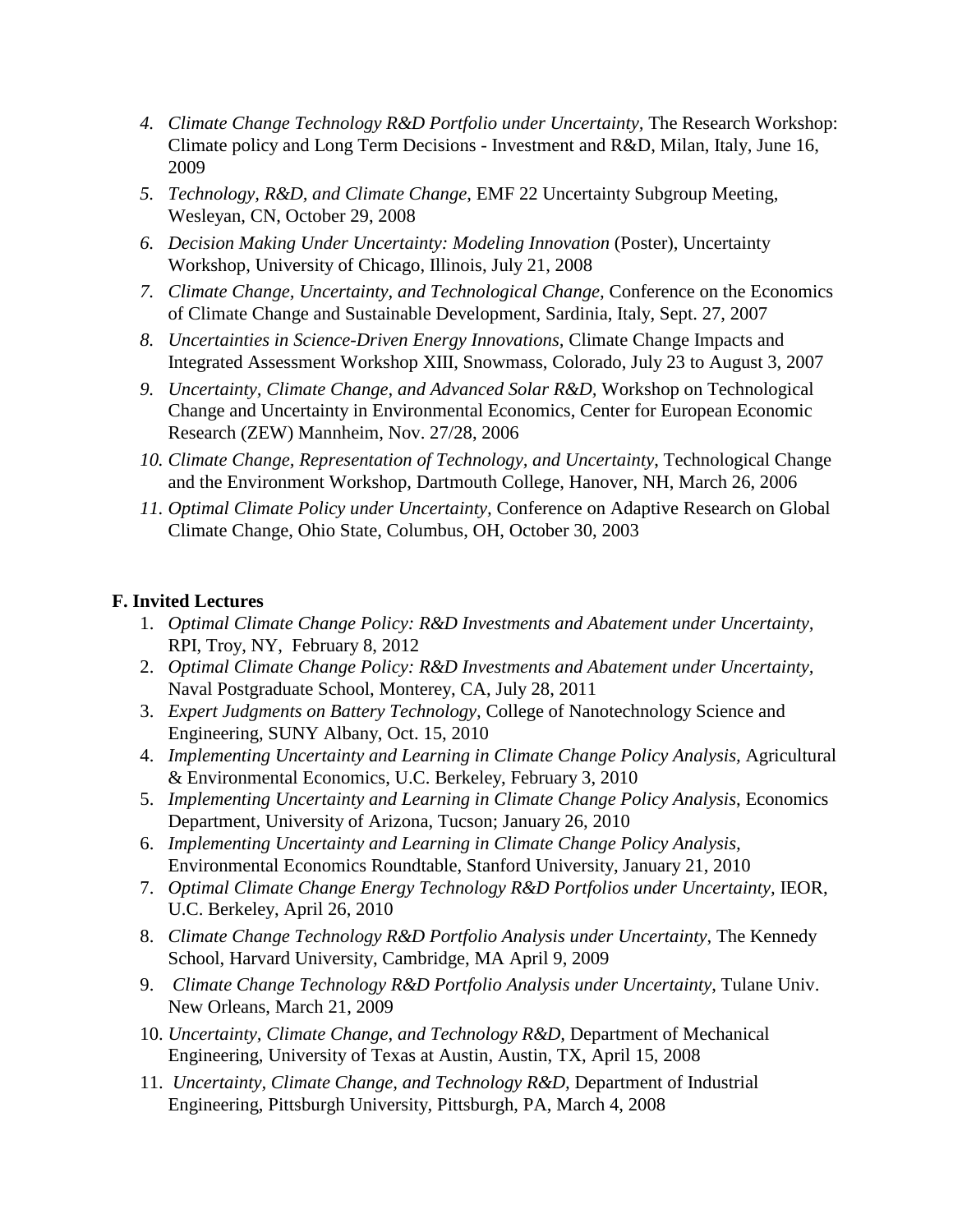- 12. *Uncertainty, Climate Change, and Technology R&D,* Department of Industrial, Welding, and Systems Engineering, The Ohio State University, Columbus, OH, Jan. 17, 2008
- 13. *Applying Expert Elicitations to Inform Climate Policy,* Energy Resources Group Seminar, U.C. Berkeley, CA, Aug. 13, 2007
- 14. *Uncertainty, Climate Change, and Advanced Solar R&D*, Davis Environmental Economics Seminar, U. C. Davis, CA, April 24, 2007
- 15. *Technology, Uncertainty, and Climate Change,* Yale Environmental Economics Seminar, New Haven, CN, March 29, 2006
- 16. *Optimal Technology R&D in the Face of Climate Uncertainty*, Seminar, Agricultural and Resource Economics, University of Connecticut, Storrs, CN, Oct. 7, 2004
- 17. *Energy Technology R&D As Greenhouse Insurance*, Seminar, Mechanical Engineering, Tufts University, Boston, MA, September 30, 2004
- 18. *R&D as Greenhouse Insurance,* Seminar, Resource Economics Department, University of Massachusetts, Amherst, MA, Nov.14 2003

#### **G. Conference Presentations**

- 1. *Optimal Climate Change Policy: R&D Investments and Abatement under Uncertainty,* International Energy Workshop, Stanford, CA, July 7, 2011
- 2. *Optimal Climate Change Policy: R&D Investments and Abatement under Uncertainty,*  AERE Summer Conference, Seattle, WA, June 9, 2011
- 3. *Generation of Correlated Probability Distributions for Future Energy Prices, Presented* by Rose Zdybel, INFORMS North East, Amherst, MA May 6, 2011
- 4. *The Value of Better Information on technology R&D Projects in response to Climate change, ,* INFORMS General Meeting, Austin, TX, Oct. 8, 2010
- 5. *Optimal Climate Change Policy: R&D Investments and Abatement under Uncertainty,*  INFORMS General Meeting, Austin, TX, Oct. 9, 2010
- 6. *Biofuels and Batteries: Technology, Transportation, and Climate Change,* INFORMS General Meeting, Austin, TX, Oct. 8, 2010
- 7. *Climate Change and Optimal Technology R&D Policy,* World Congress of Environmental Economists, Montreal, June 27,2010
- *8. Climate Change Technology R&D Portfolio under Uncertainty,* INFORMS General Meeting, San Diego, CA, Oct. 13, 2009
- *9. Expert Elicitations for Climate Change Technology Policy Analysis,* INFORMS General Meeting, San Diego, CA, Oct. 14, 2009
- *10. Demand Subsidies versus R&D: Comparing the Uncertain Impacts of Policy on a Precommercial Low-carbon Energy Technology,* INFORMS General Meeting, San Diego, CA, Oct. 12, 2009
- *11. Climate Change Technology R&D Portfolio under Uncertainty,* The International Energy Workshop, Venice, Italy, June 18, 2009
- *12. Combining Expert Elicitation with Economic Analysis: Carbon Capture and Storage,* INFORMS General Meeting, Washington D.C. Oct 17, 2008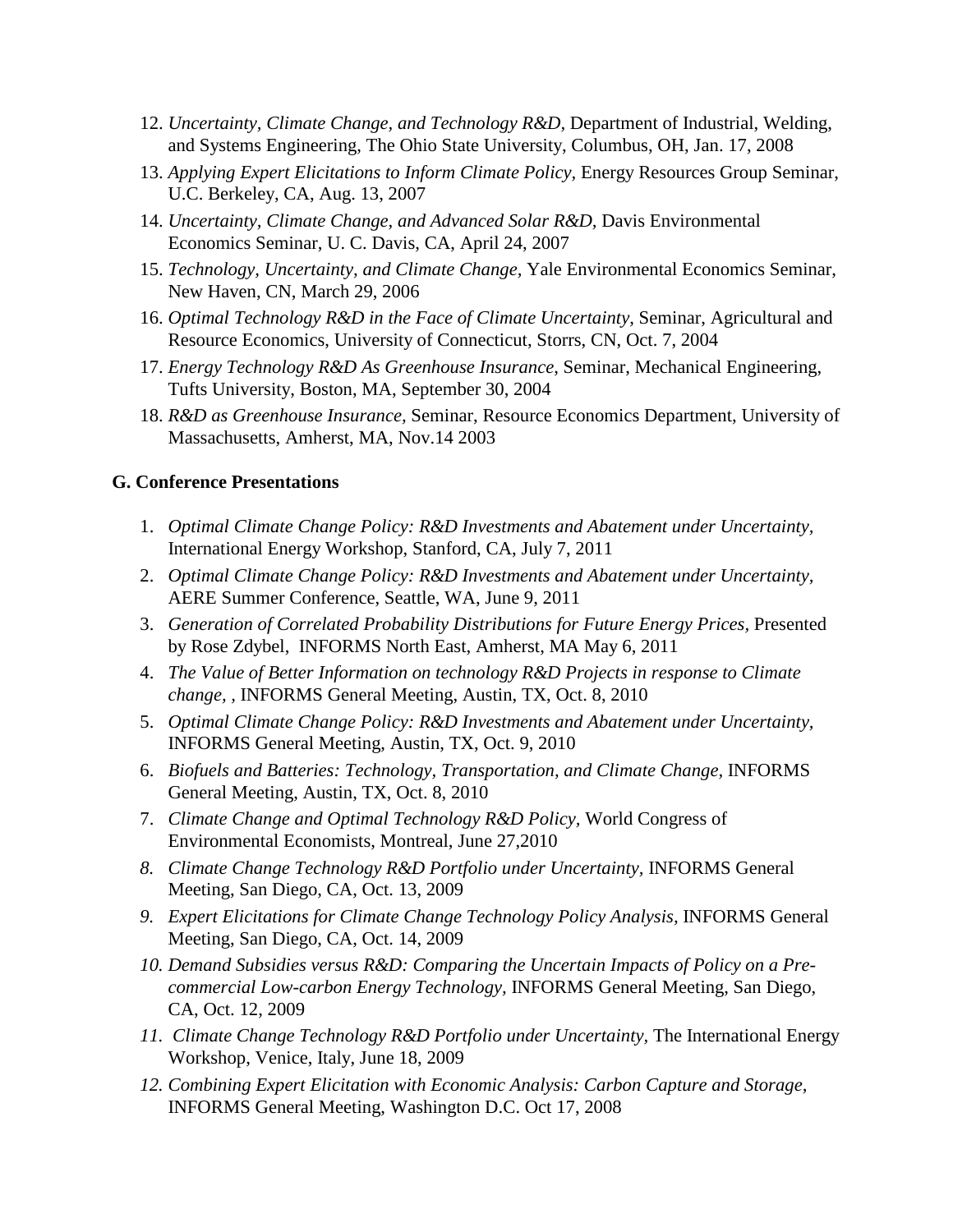- *13. Applying Expert Information to Inform Climate Policy: Advanced Solar R&D*, ASSA General Meeting, IAEE Track, New Orleans, LA, Jan. 5, 2008
- *14. Technical Change and the Marginal Cost of Abatement,* ASSA General Meeting, AERE Track, New Orleans, LA, Jan. 5, 2008
- *15. Applying Expert Information to Inform Climate Policy: Advanced Solar R&D*, INFORMS General Meeting, Seattle, WA, Nov. 17, 2007
- *16. The Value of Technology for Climate Change Mitigation*, INFORMS General Meeting, Seattle, WA, Nov. 19, 2007
- *17. Advanced Solar R&D: Using Expert Elicitations to Inform Climate Policy,* International Energy Workshop, Stanford, CA June 26, 2007
- *18. Assessing Potential Electricity R&D Projects in the context of climate change*, INFORMS General Meeting, Pittsburg, PA, Nov. 6, 2006
- *19. The Value of Non-definitive Information in Pure Science,* INFORMS General Meeting, Pittsburg, PA, Nov. 5, 2006
- *20. Profit Maximizing R&D in Response to a Random Carbon Tax*, ASSA General Meeting, Boston, MA, January 8, 2006
- *21. An Approach to Climate Change R&D Portfolio Decision Analysis,* INFORMS General Meeting, San Francisco, CA, Nov. 15, 2005
- *22. Investment in Risky R&D Programs in the Face of Climate Uncertainty,* INFORMS General Meeting, San Francisco, CA, Nov. 14, 2005
- *23. Investment in Risky R&D Programs in the Face of Climate Uncertainty,* Southern Economics Association General Meeting, Washington D.C., Nov. 19,2005
- 24. *Profit Maximizing R&D in the Face of Climate Uncertainty, American Agricultural* Economics Association General Meeting, Rhode Island, July 25, 2005
- 25. Optimal Technology R&D in the face of multiple uncertainties, presented by Kwame-Adu Bonnah, INFORMS General Meeting, Denver, CA, October 26, 2004.
- *26. The Value of Modeling Uncertainty in Climate Change*, INFORMS General Meeting, Denver, CA, October 26, 2004.
- *27. Optimal Technology R&D in the Face of Climate Uncertainty*, American Agricultural Economics Association, Denver, CO, August 2004.
- *28. R&D as Greenhouse Insurance*, International Energy Workshop, Paris, France, June 2004.
- *29. R&D as Climate Insurance,* INFORMS General Meeting, Atlanta, GA October 21, 2003
- *30. R&D as Climate Insurance,* NAREA General Meeting, Portsmouth, NH, June 7, 2003
- 31. *Global Climate Change: Uncertainty and Learning in a Strategic Environment,* INFORMS General Meeting, San Jose, CA, November 12, 2002
- *32. Increasing Risk and Increasing Informativeness*, Microeconomics Theory Seminar, Graduate School of Business, Stanford University, October 2001.
- *33. Risk, Institutions, and Technology Adoption in Africa,* Berkeley-Stanford Joint Center on Africa Spring Conference, April 24, 1999.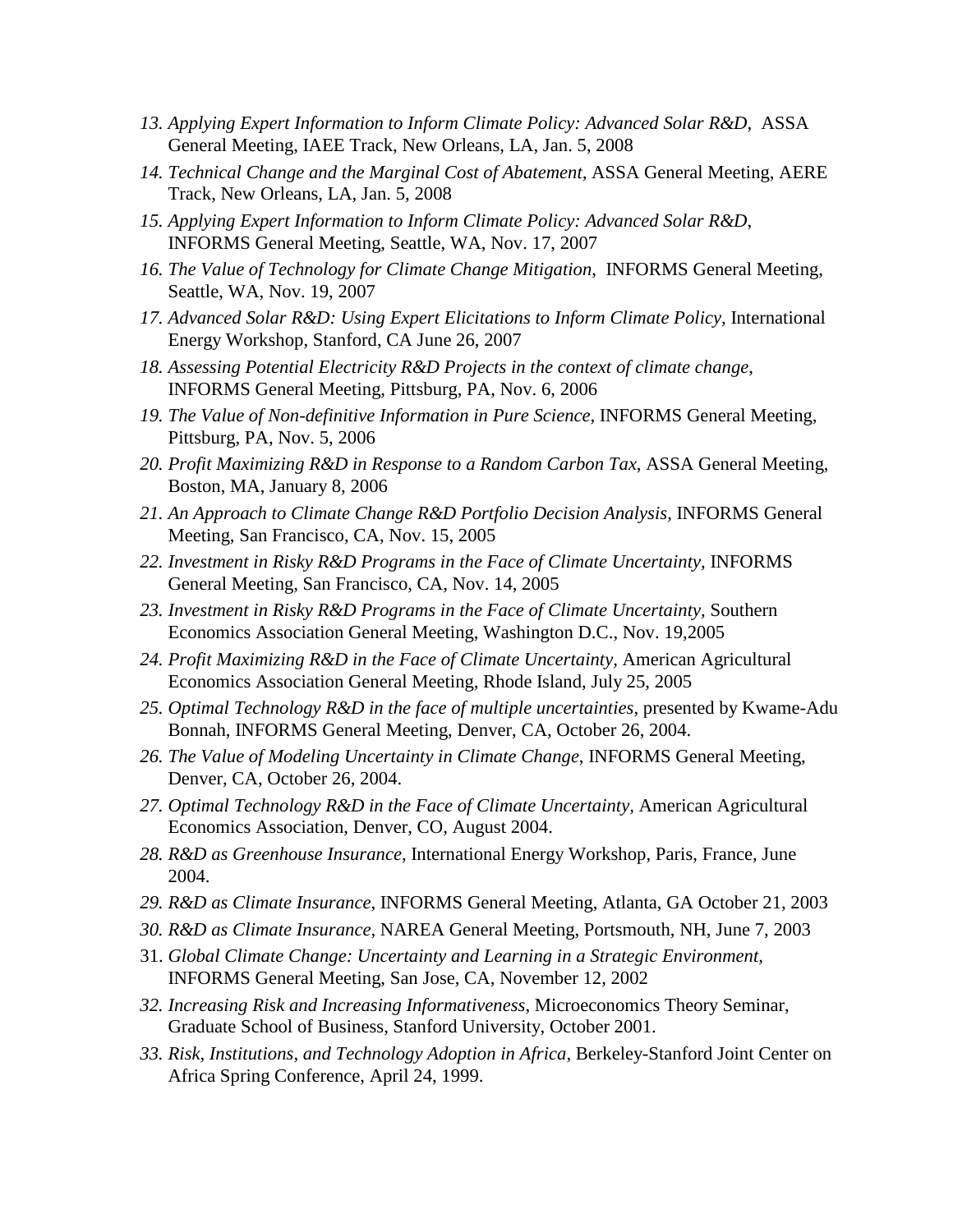*34. Controlling Particulate Matter in the Bay Area,* Transportation, Energy, and Environmental Research Roundtable, Stanford University, May 1997.

## **H. Public Service Presentations**

- 1. *Climate Change, Technology, and Decision Making under Uncertainty,* Climate Change Forum, State House, Boston, MA, April 3, 2006
- 2. *Uncertainty, Climate Change, and technology,* MassPIRG Professor Panel, UMass, Amherst, MA, April 23, 2008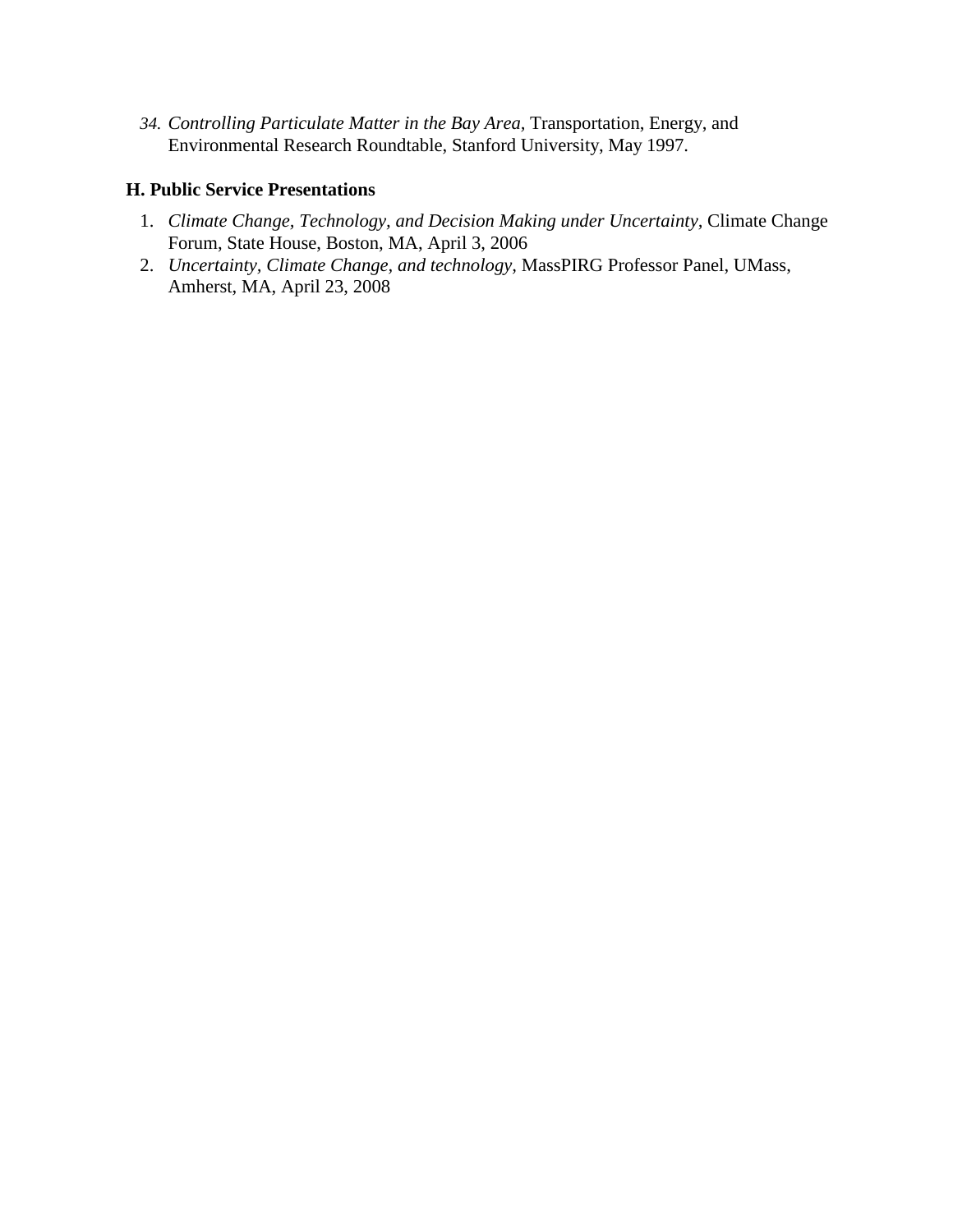## **VII. SERVICE**

#### **A. Department**

- Faculty Advisor Alpha Pi Mu (2004-6)
- Editor of MIE Faculty Newsletter (2002-2004)
- Member Public Relations committee (2003-4, 2006-7)
- Member Department Personnel Committee (2003-4, 2006-7, 2010-11)
- Member Search Committee (IE 2006-7, 2007-8 (chair), Energy 2006-7, 2007-8, 2008-9)
- Member Undergraduate Committee (2005-6, 2007-8)
- Member Graduate Committee (2008-9, 2010-12)
- Organizer, Department Graduate Graduation 2009, 2011

## **B. College**

- New Student Program Advisor (2003,4,5,6,7,8,9,11)
- Professional Education for Engineering and Applied Science, Advisory Board (2003-5)
- Faculty Advisor for Engineering Management Minor (2003 present)
- College of Engineering Committee on Diversity and Social Justice (2005-6)
- Presenter, SWE Conference (2007)
- Member Search Committee, Civil & Environmental Engineering (2007-2008; 2010-2011)

## **C. University**

- Faculty Senate Council on the Status of Women  $(2002 5)$
- Steering Committee for the Climate Change Working Group at UMass  $(2005 6)$
- Steering Committee for the Water Resources Research Conference (2006-7)
- Active Member of North East Alliance (2006-8)
- Member Search Committee for Resource Economics (2005-6)

## **D. Professional Organizations**

- *Member Editorial Board,* IEEE- Transactions on Engineering Management, 2011 present
- *Member Editorial Board,* Energy Economics, 2009 present
- *Member Editorial Board*, Decision Analysis, 2009 present
- *Review Editor*, IPCC, 2010-2011